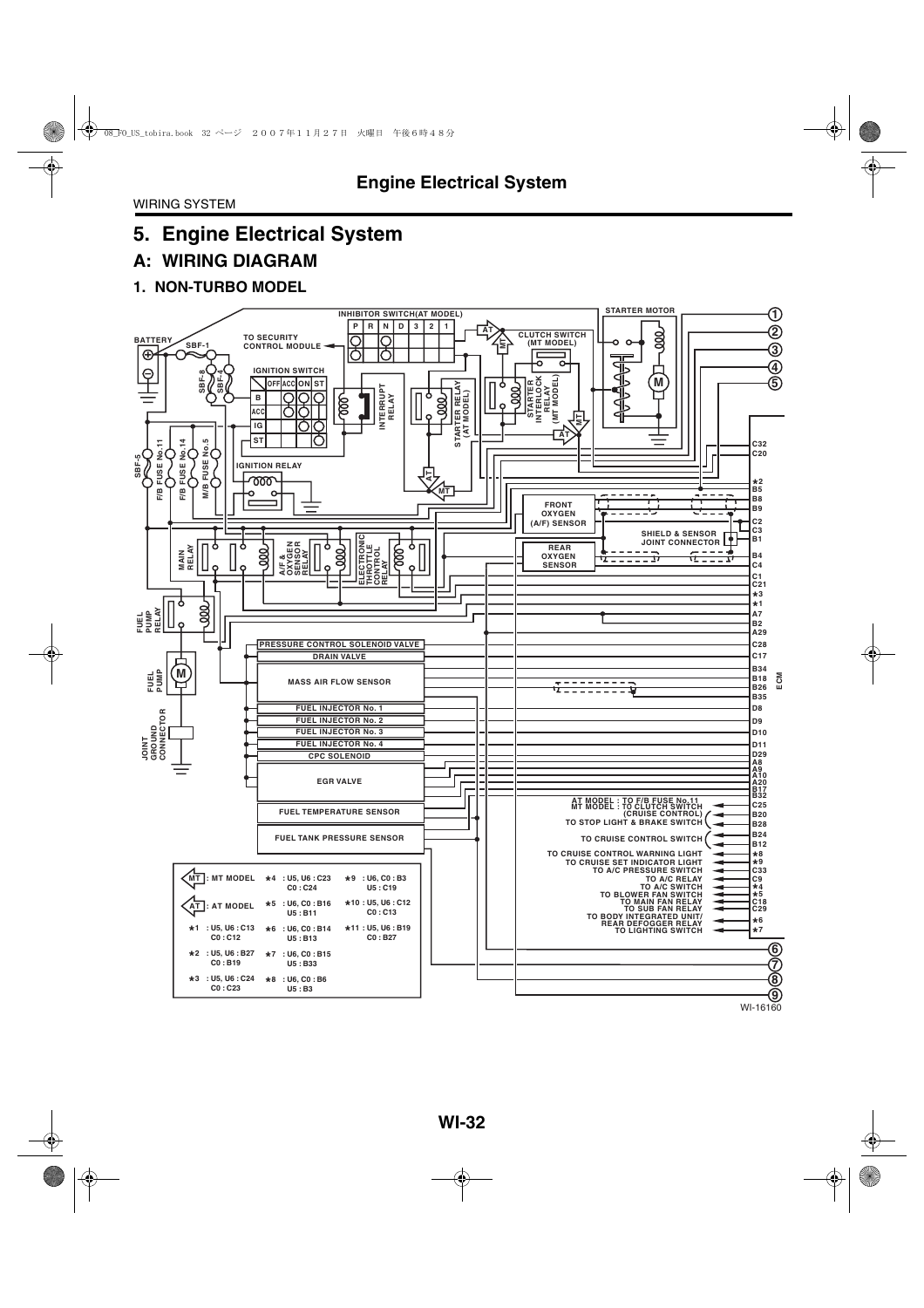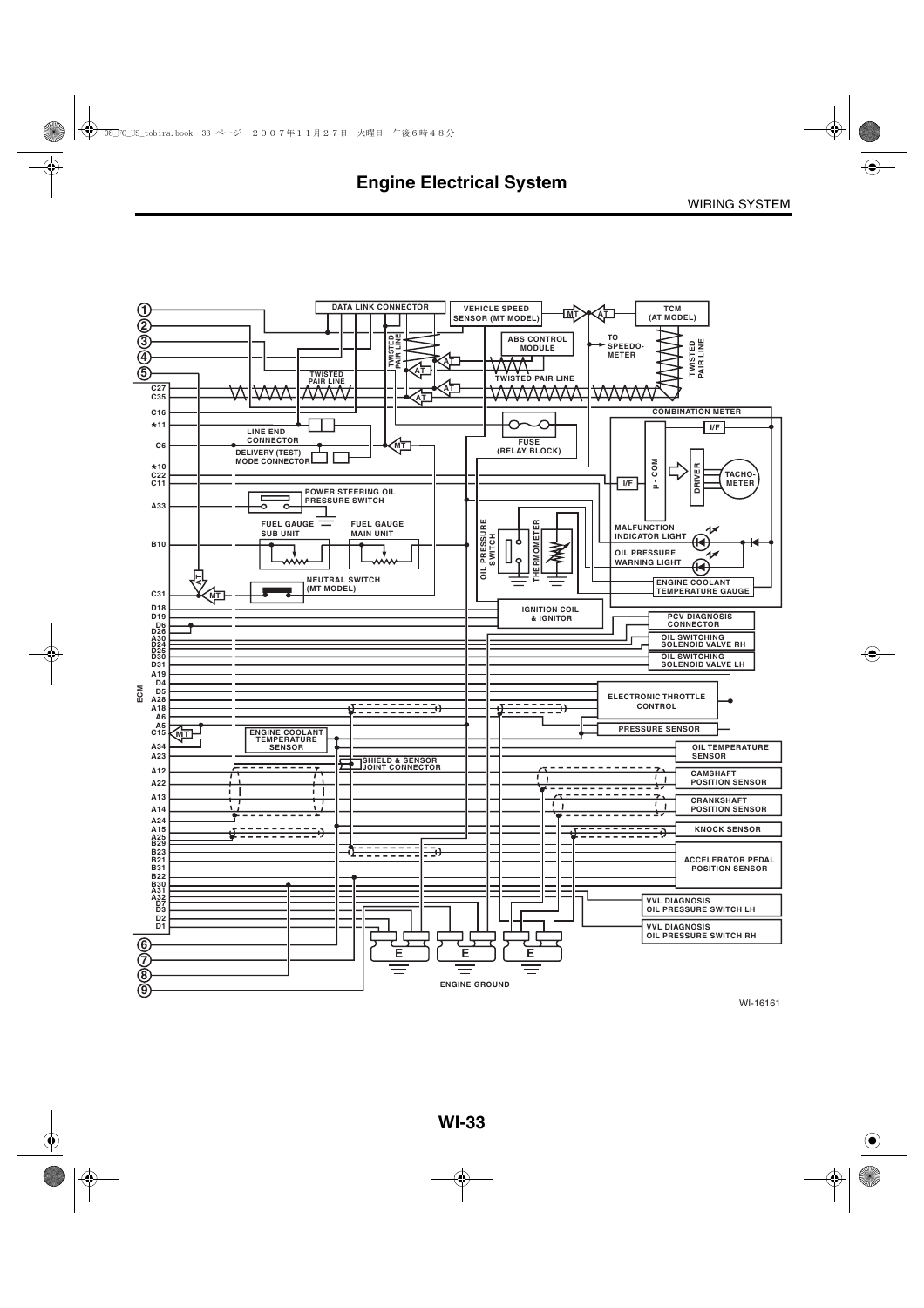### WIRING SYSTEM

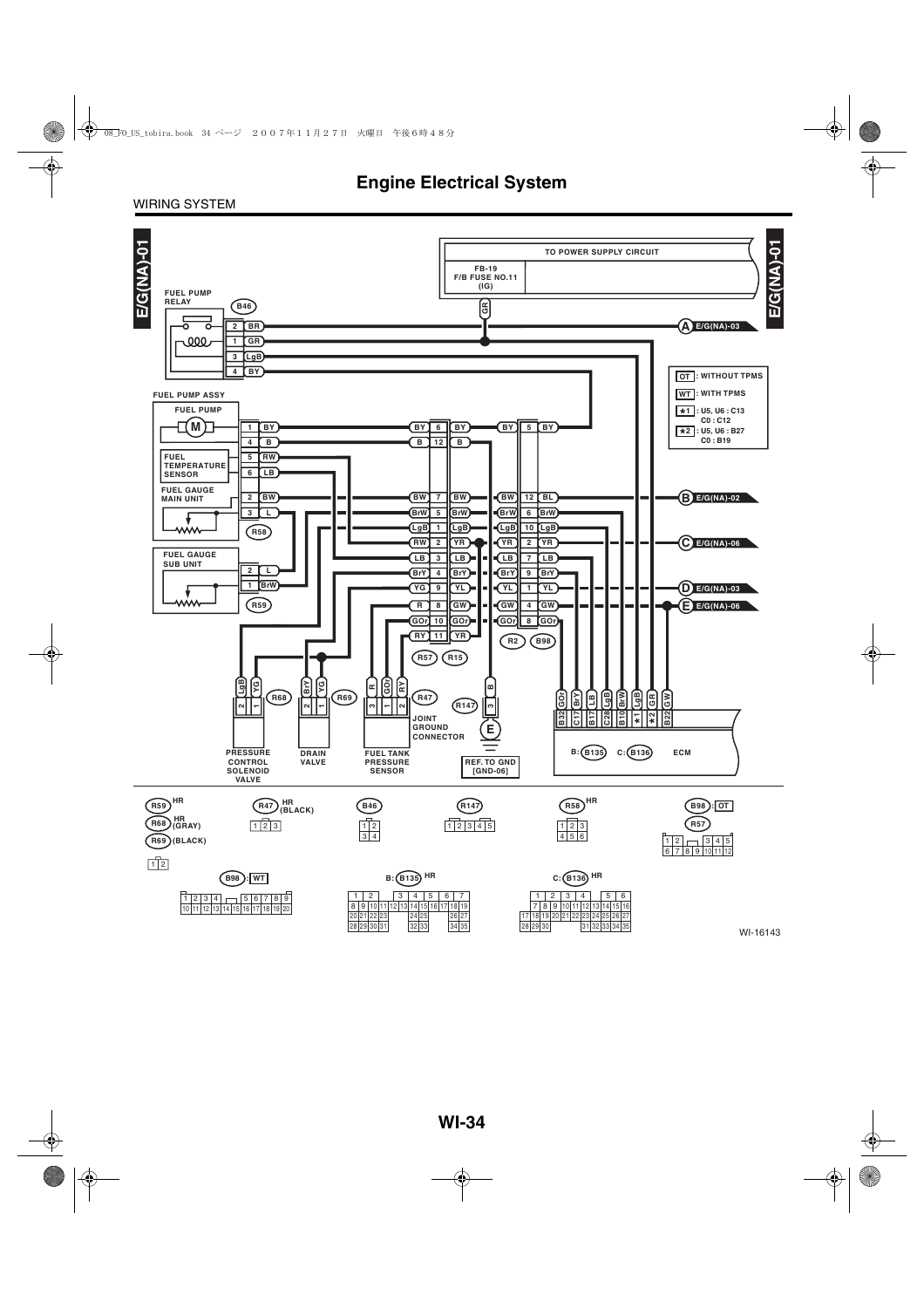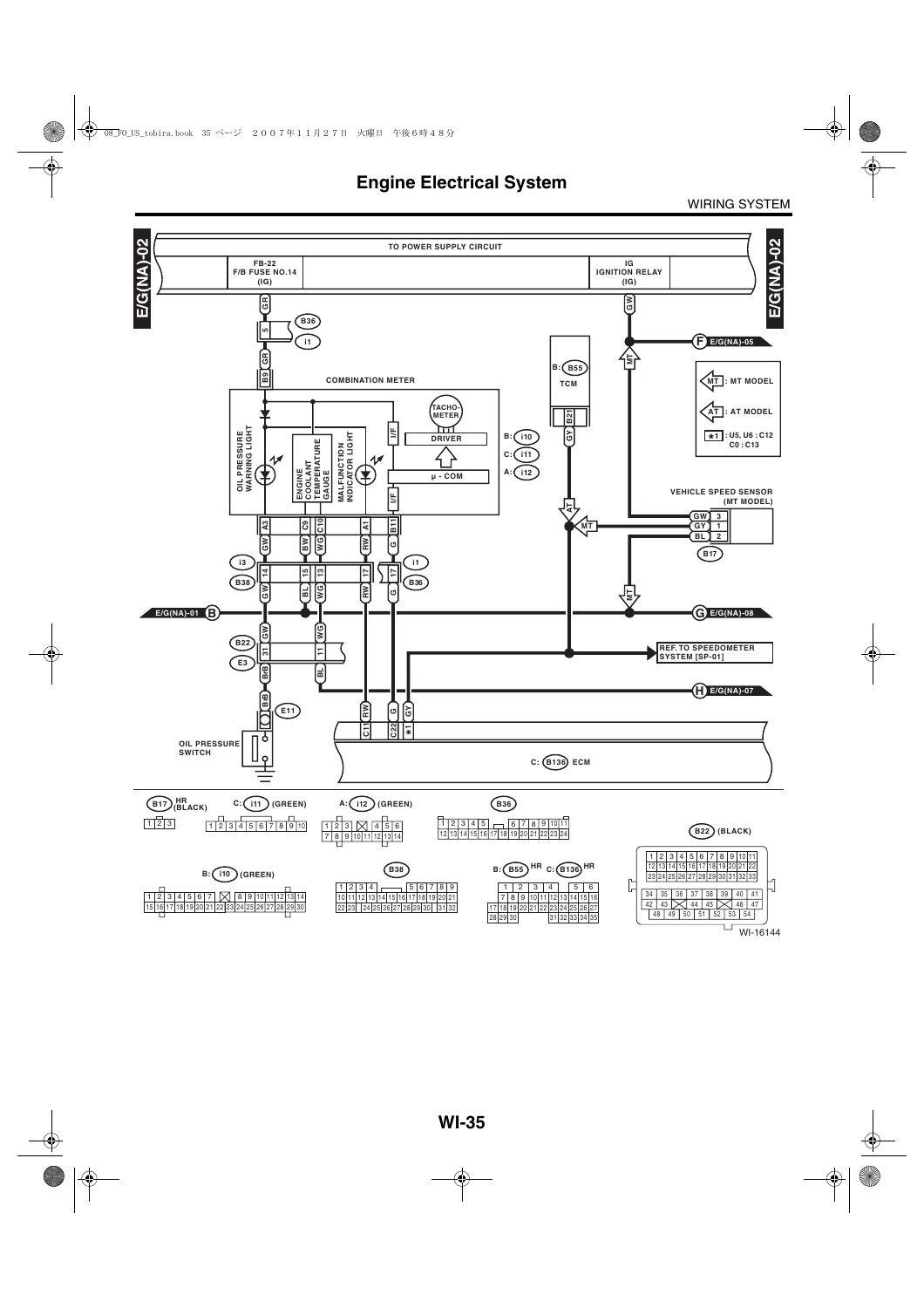### WIRING SYSTEM

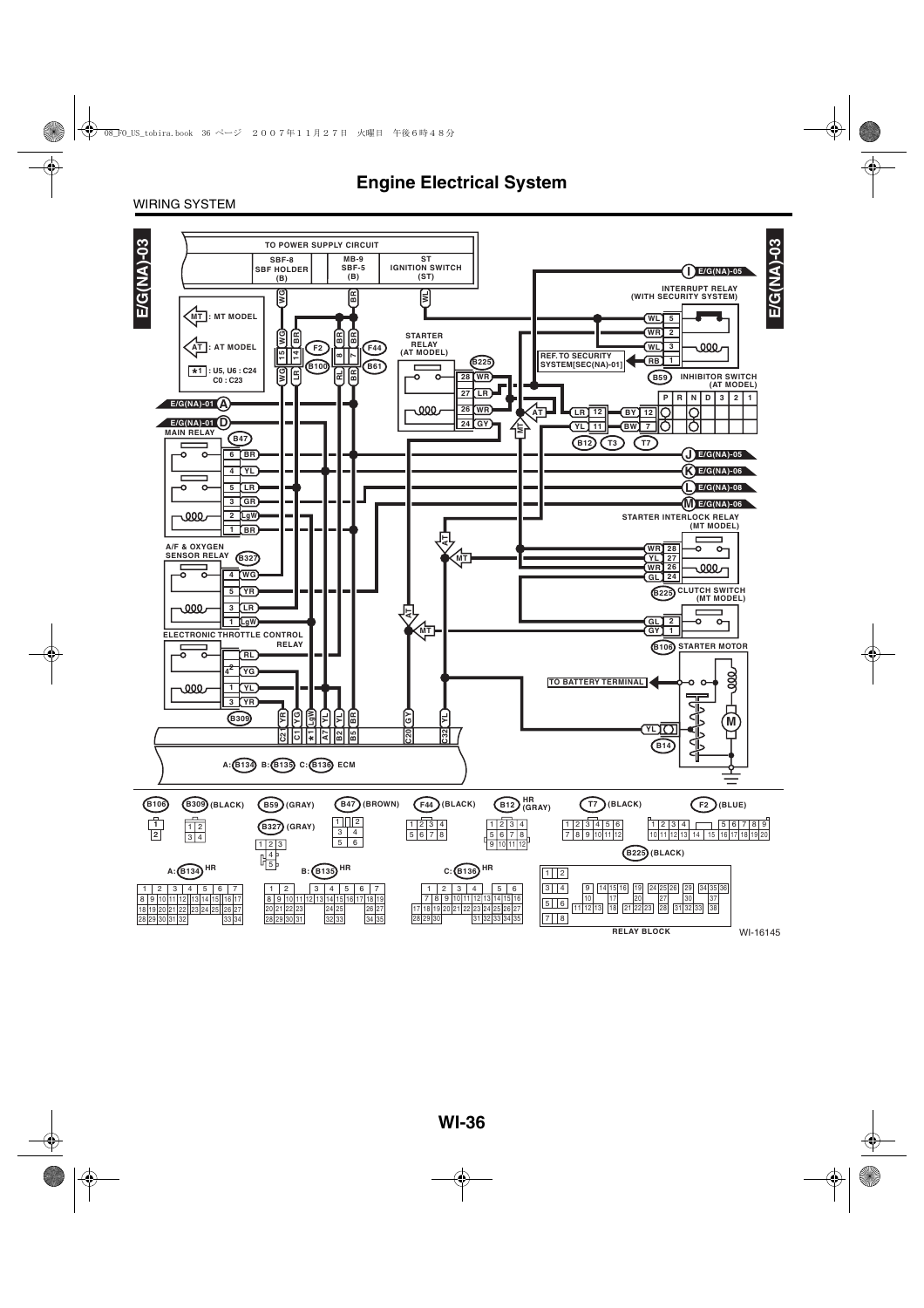

|  |  |             |  | 3 |                                   |       | 5 I | 6 |  |  |  |  |  |  |  |
|--|--|-------------|--|---|-----------------------------------|-------|-----|---|--|--|--|--|--|--|--|
|  |  |             |  |   | 8 9 10 11 12 13 14 15 16 17 18 19 |       |     |   |  |  |  |  |  |  |  |
|  |  | 20 21 22 23 |  |   |                                   |       |     |   |  |  |  |  |  |  |  |
|  |  | 28 29 30 31 |  |   |                                   | 32 33 |     |   |  |  |  |  |  |  |  |

| C:(B136 <i>)</i> |                            |  |  |                   |  |  |  |                                  |   |  |   |  |  |  |
|------------------|----------------------------|--|--|-------------------|--|--|--|----------------------------------|---|--|---|--|--|--|
|                  |                            |  |  | $2 \mid 3 \mid 4$ |  |  |  |                                  | 5 |  | 6 |  |  |  |
|                  | 7 8 9 10 11 12 13 14 15 16 |  |  |                   |  |  |  |                                  |   |  |   |  |  |  |
|                  |                            |  |  |                   |  |  |  | 17 18 19 20 21 22 23 24 25 26 27 |   |  |   |  |  |  |
| 28 29 30         |                            |  |  |                   |  |  |  | 31 32 33 34 35                   |   |  |   |  |  |  |
|                  |                            |  |  |                   |  |  |  |                                  |   |  |   |  |  |  |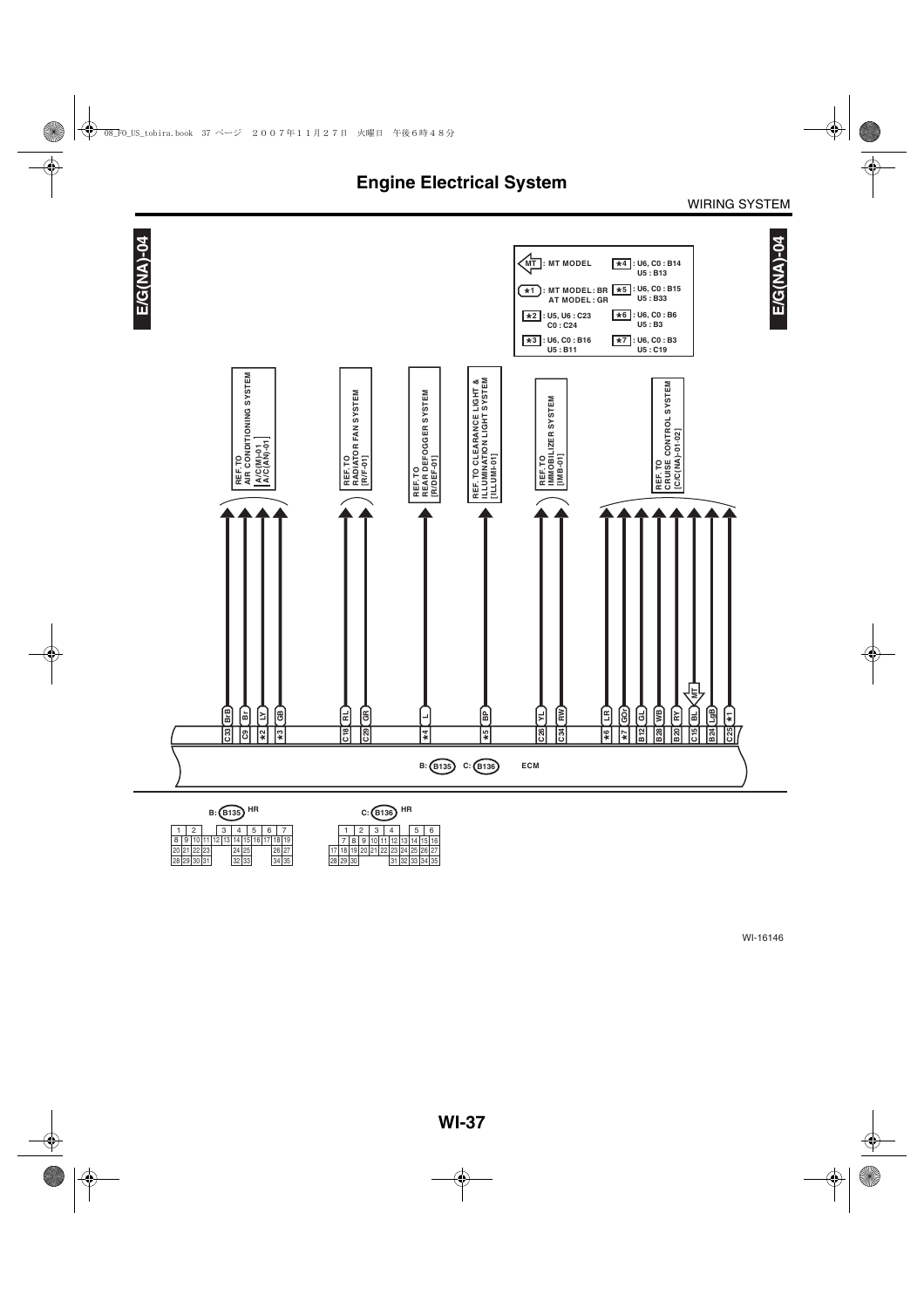### WIRING SYSTEM

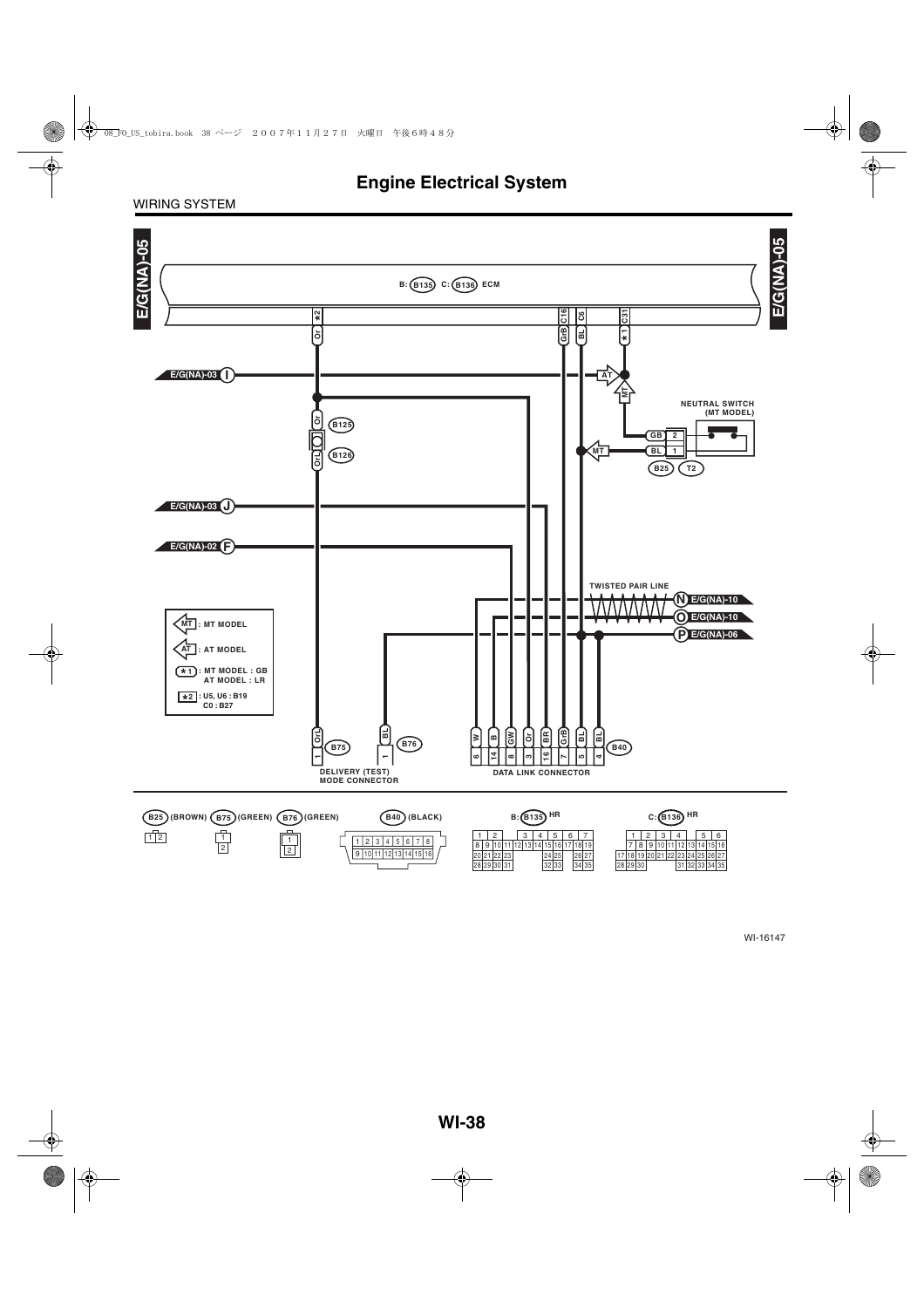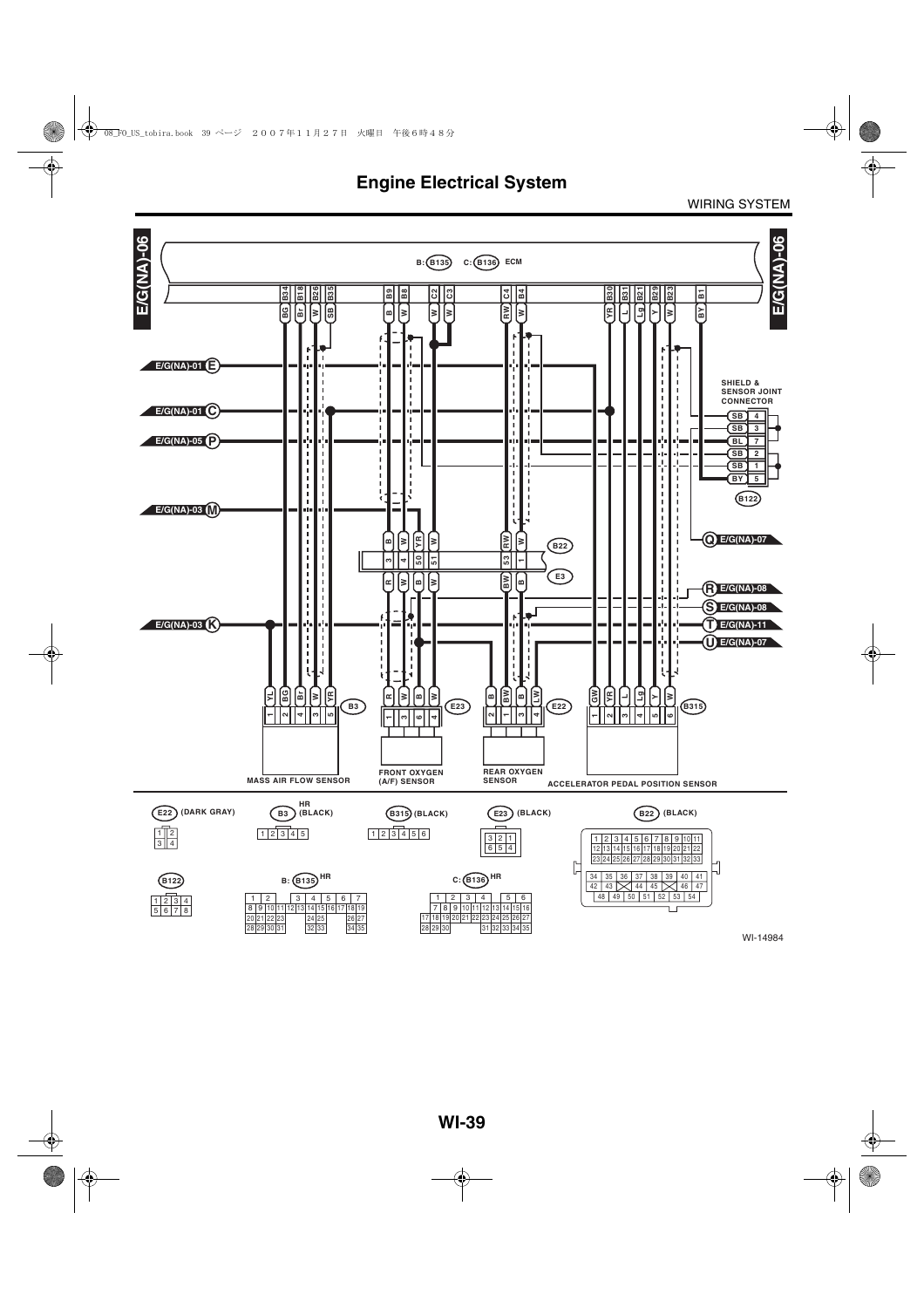### WIRING SYSTEM

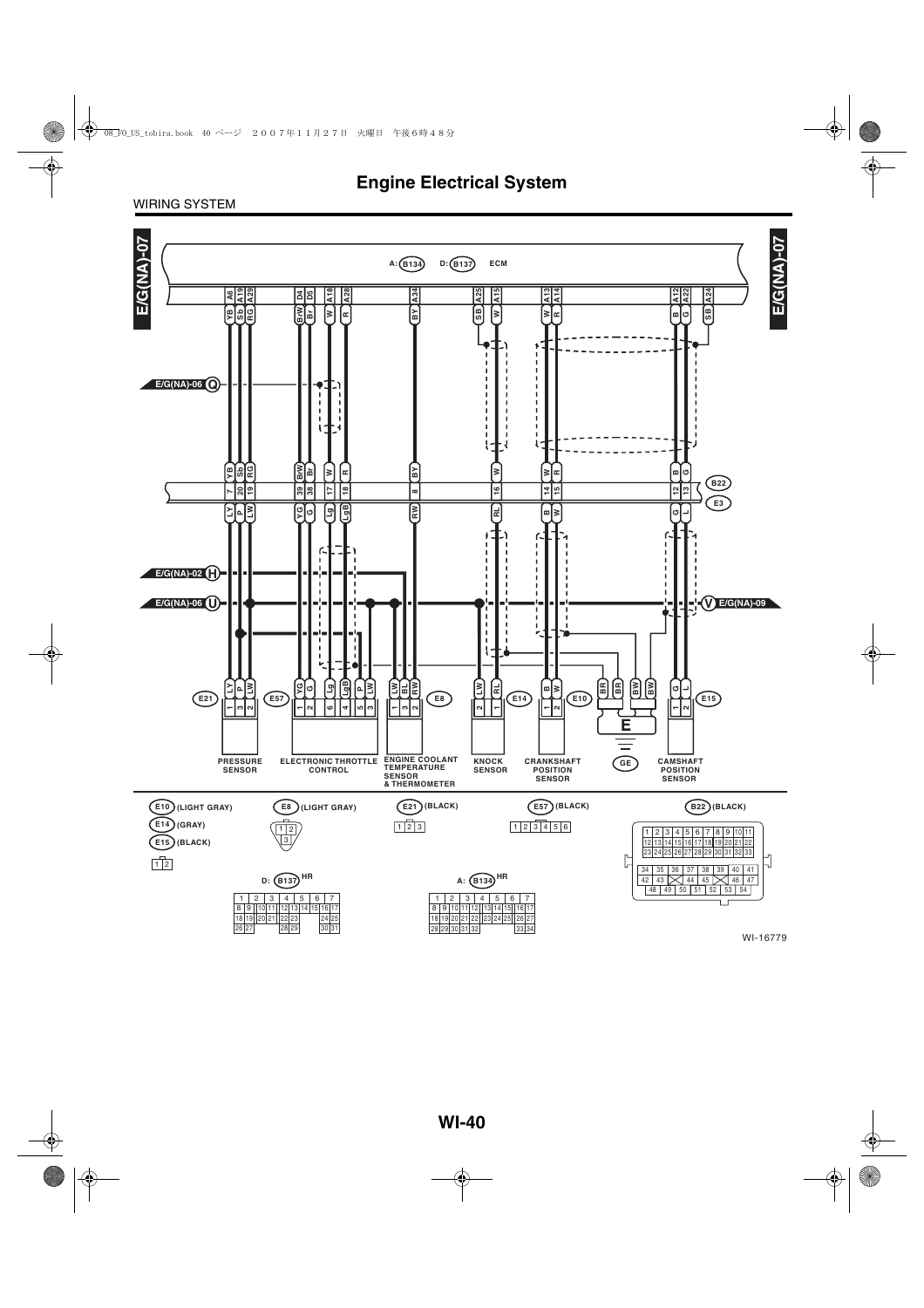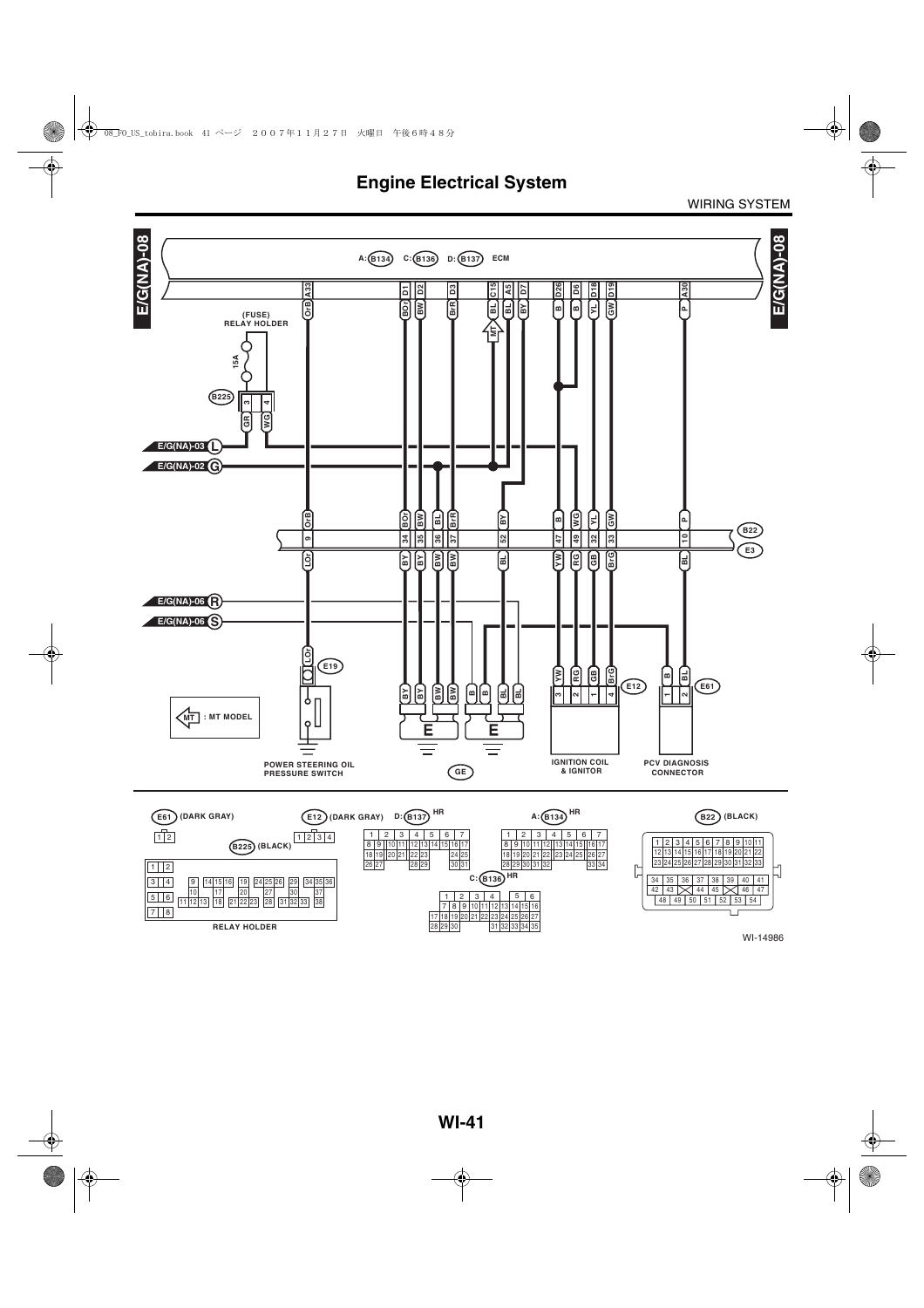### WIRING SYSTEM



WI-14987

 $\overline{\phantom{a}}$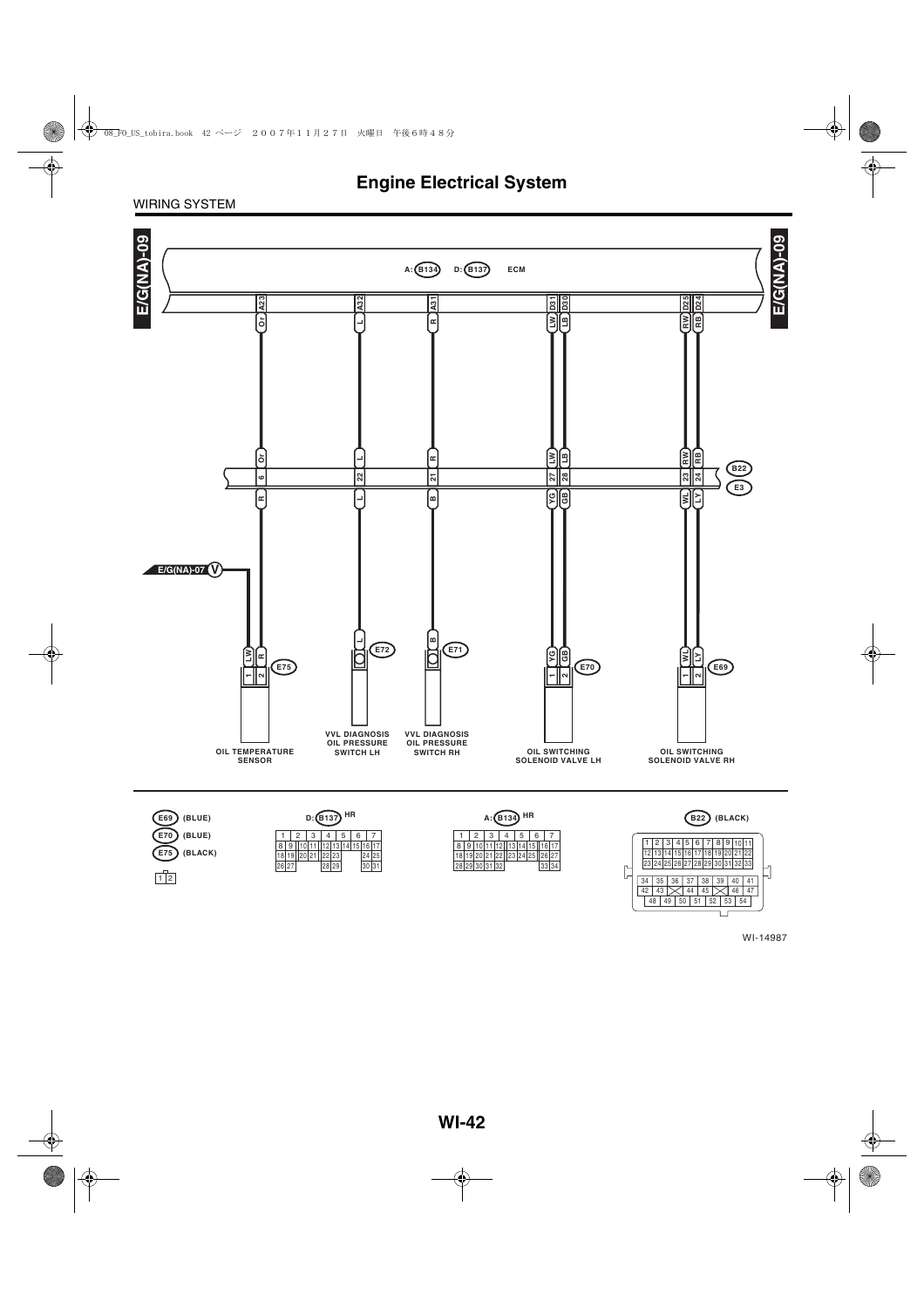





|          |                                  | B: (B55) |  | ΗR<br>$C: (B136)$ HR |                |   |
|----------|----------------------------------|----------|--|----------------------|----------------|---|
|          | $\overline{2}$                   | 3        |  |                      | 5 <sub>1</sub> | 6 |
|          | 8 9 10 11 12 13 14 15 16         |          |  |                      |                |   |
|          | 17 18 19 20 21 22 23 24 25 26 27 |          |  |                      |                |   |
| 28 29 30 |                                  |          |  | 31 32 33 34 35       |                |   |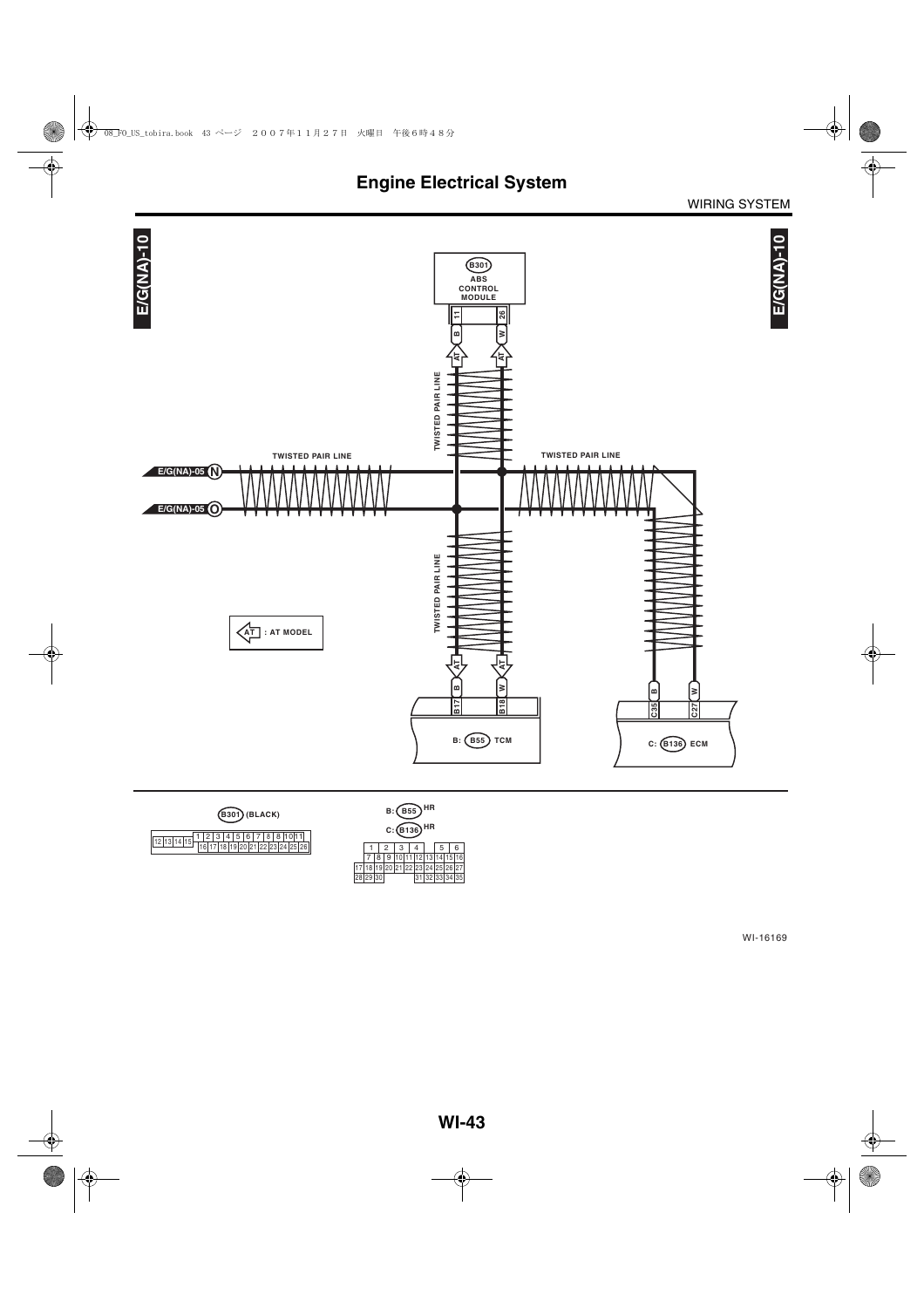### WIRING SYSTEM

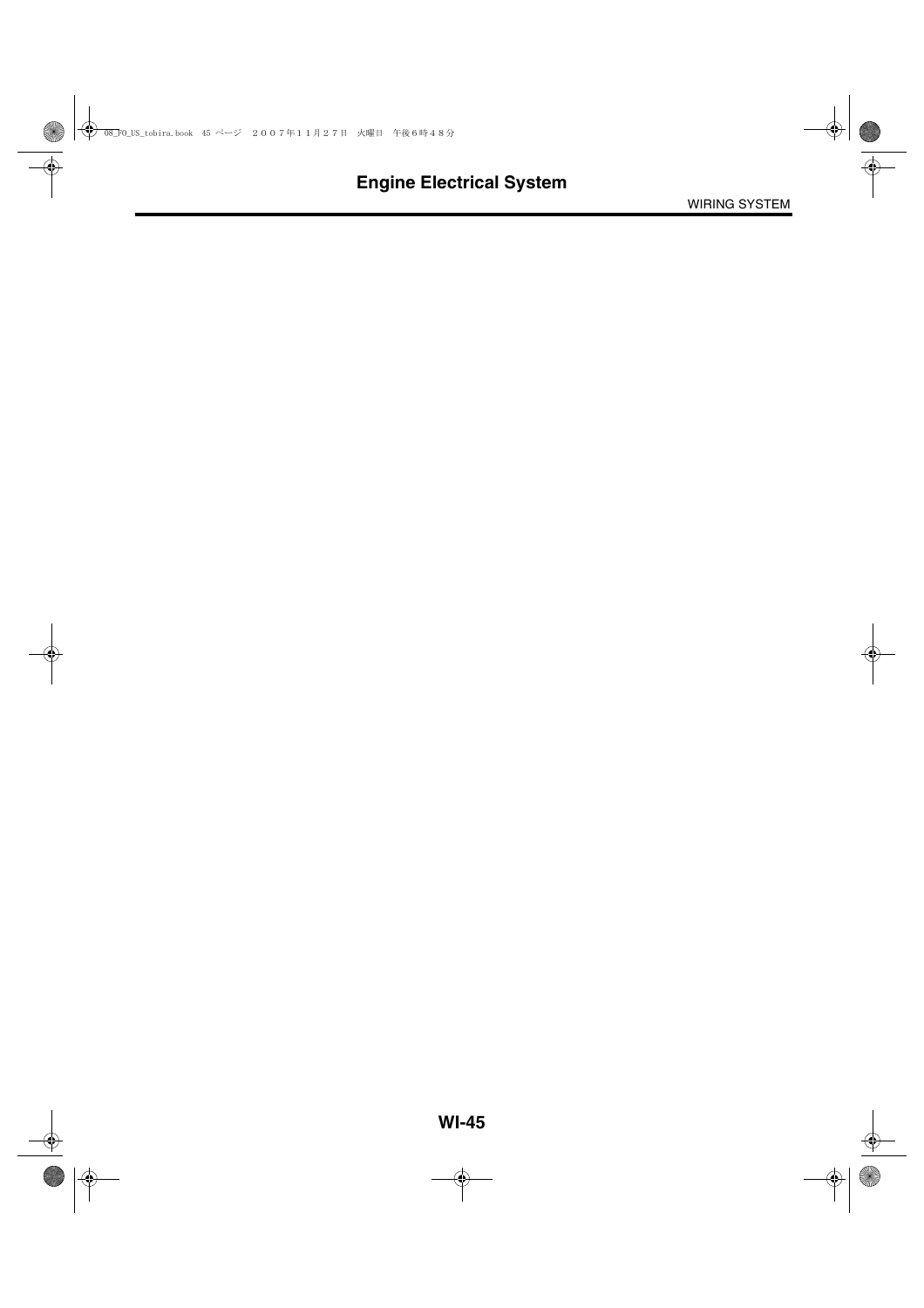### **2. TURBO MODEL**

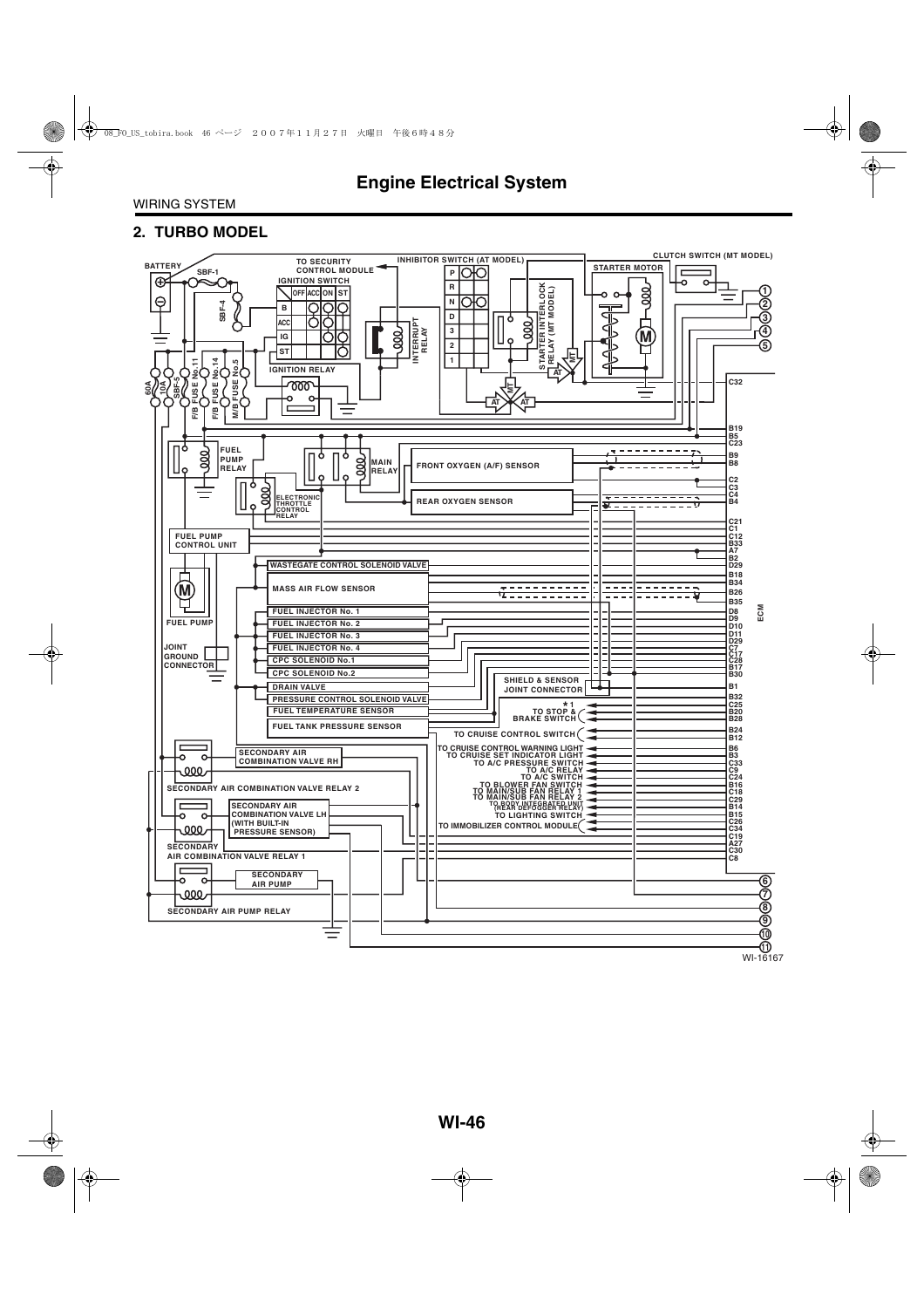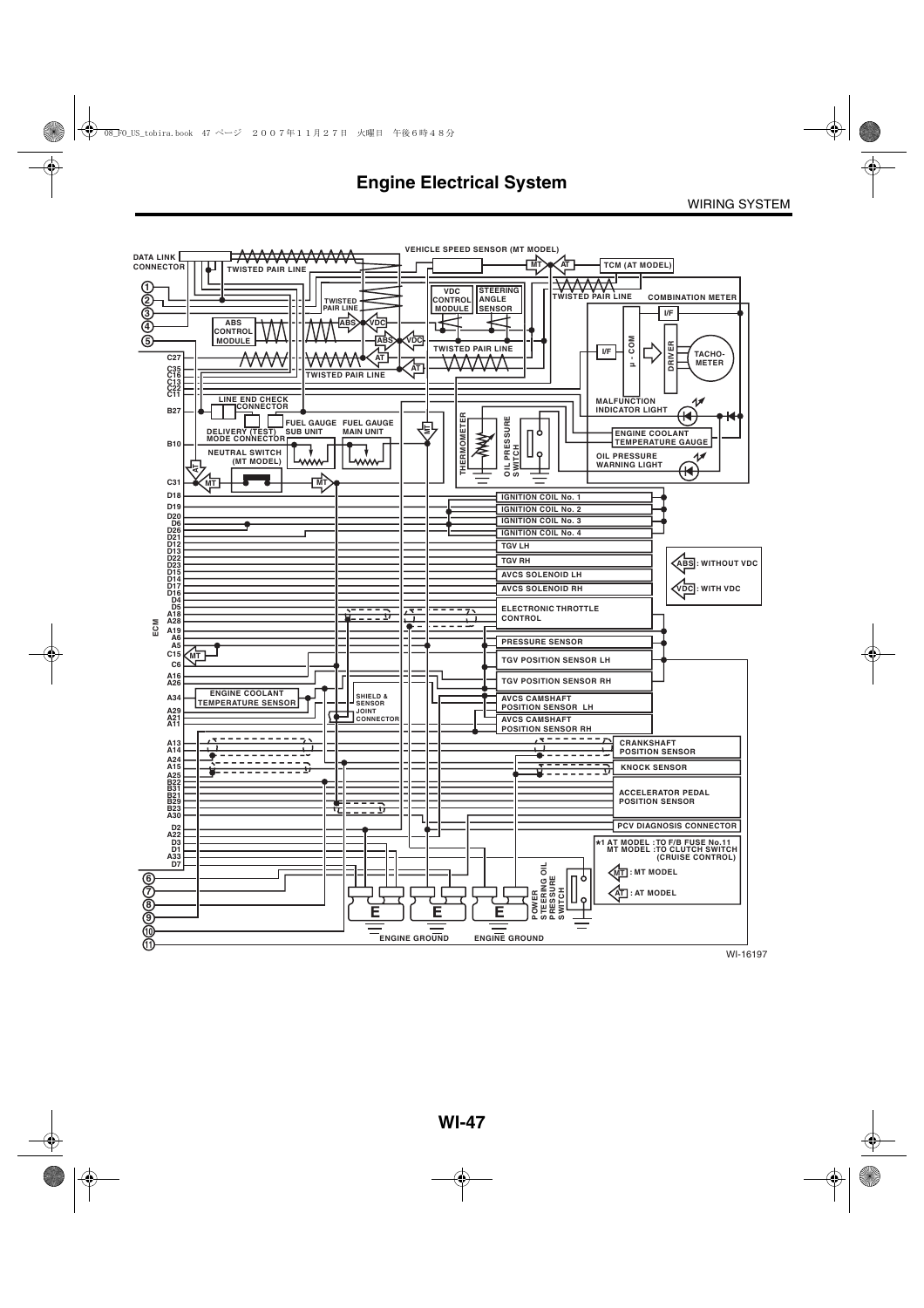### WIRING SYSTEM

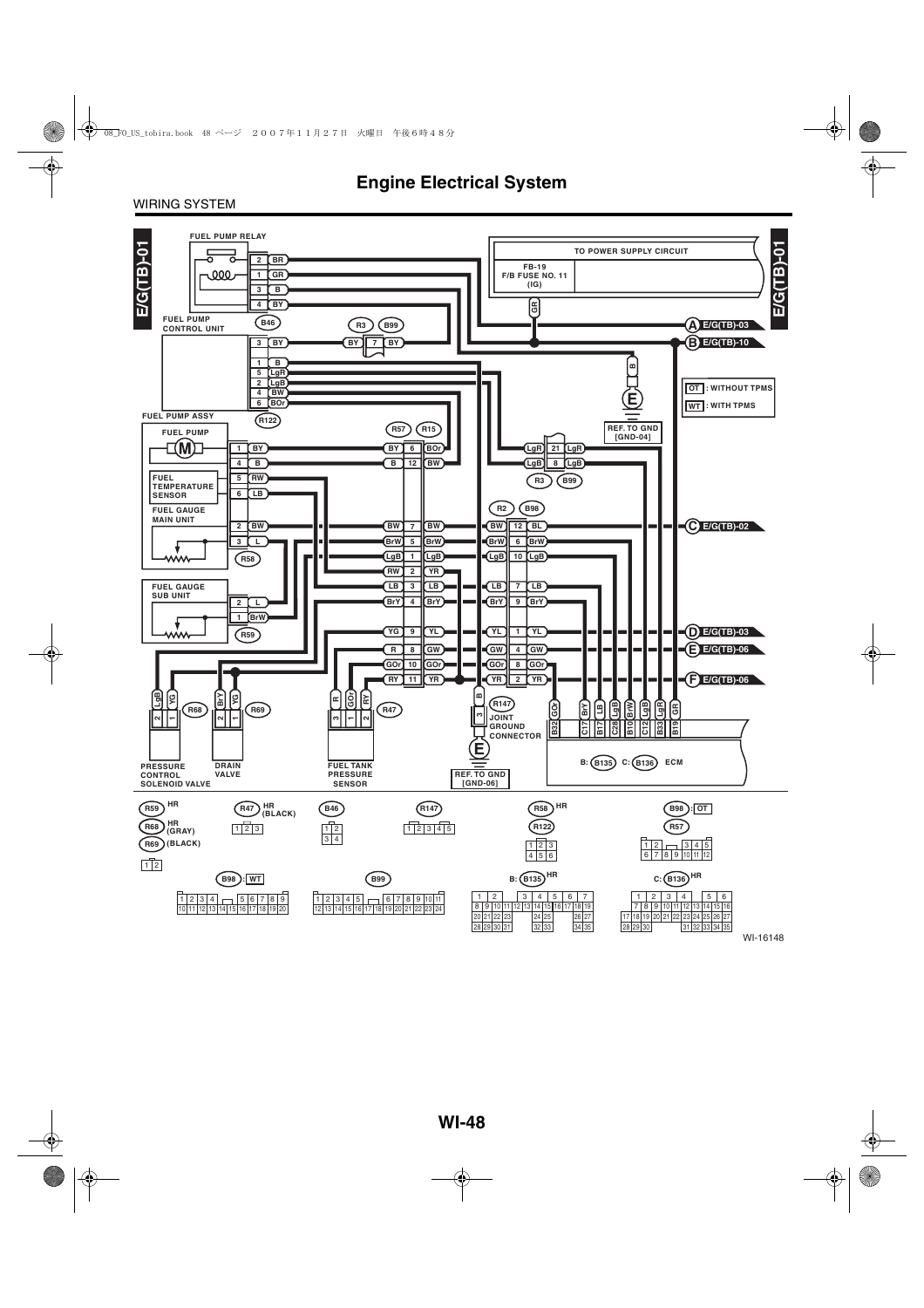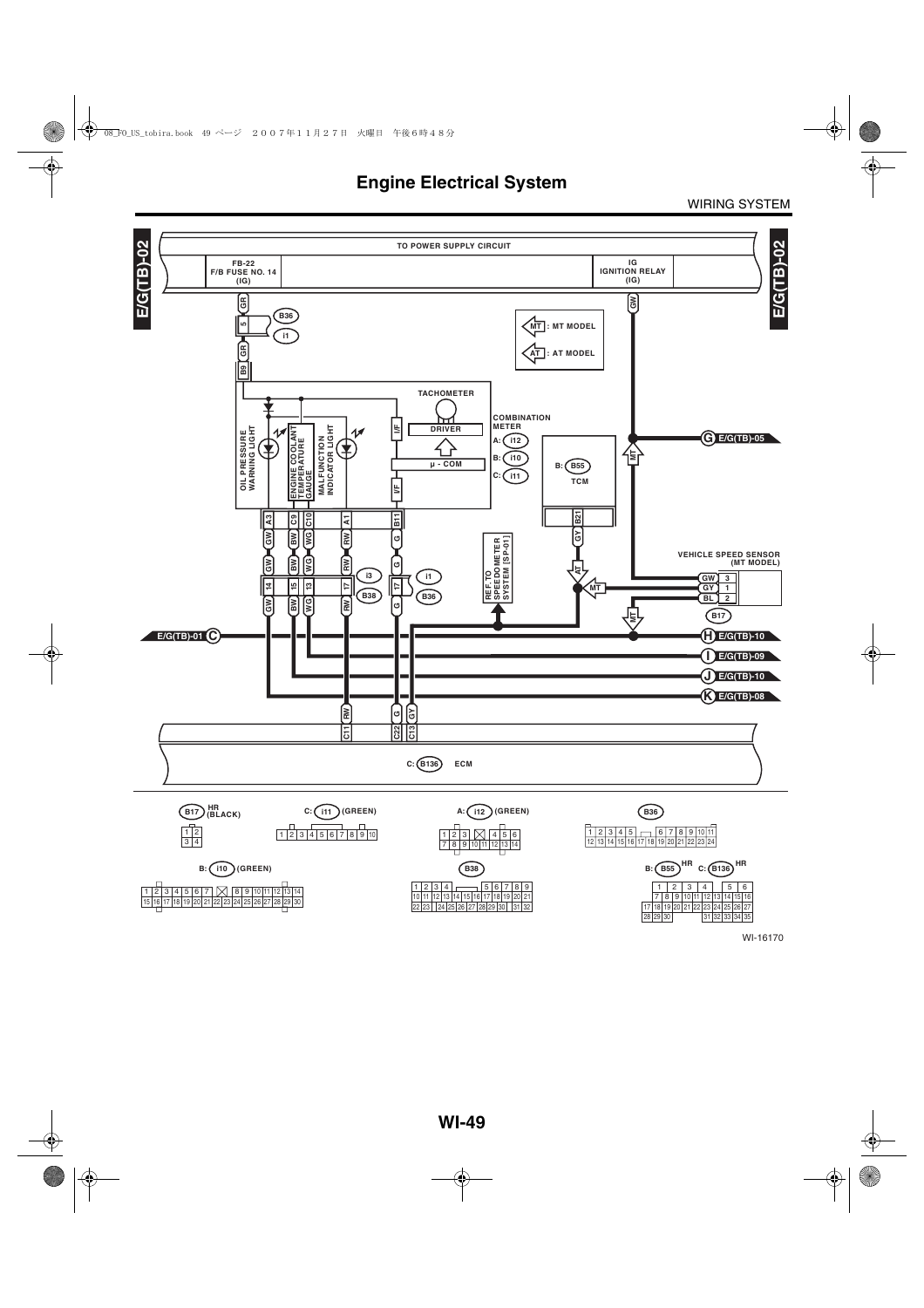### WIRING SYSTEM

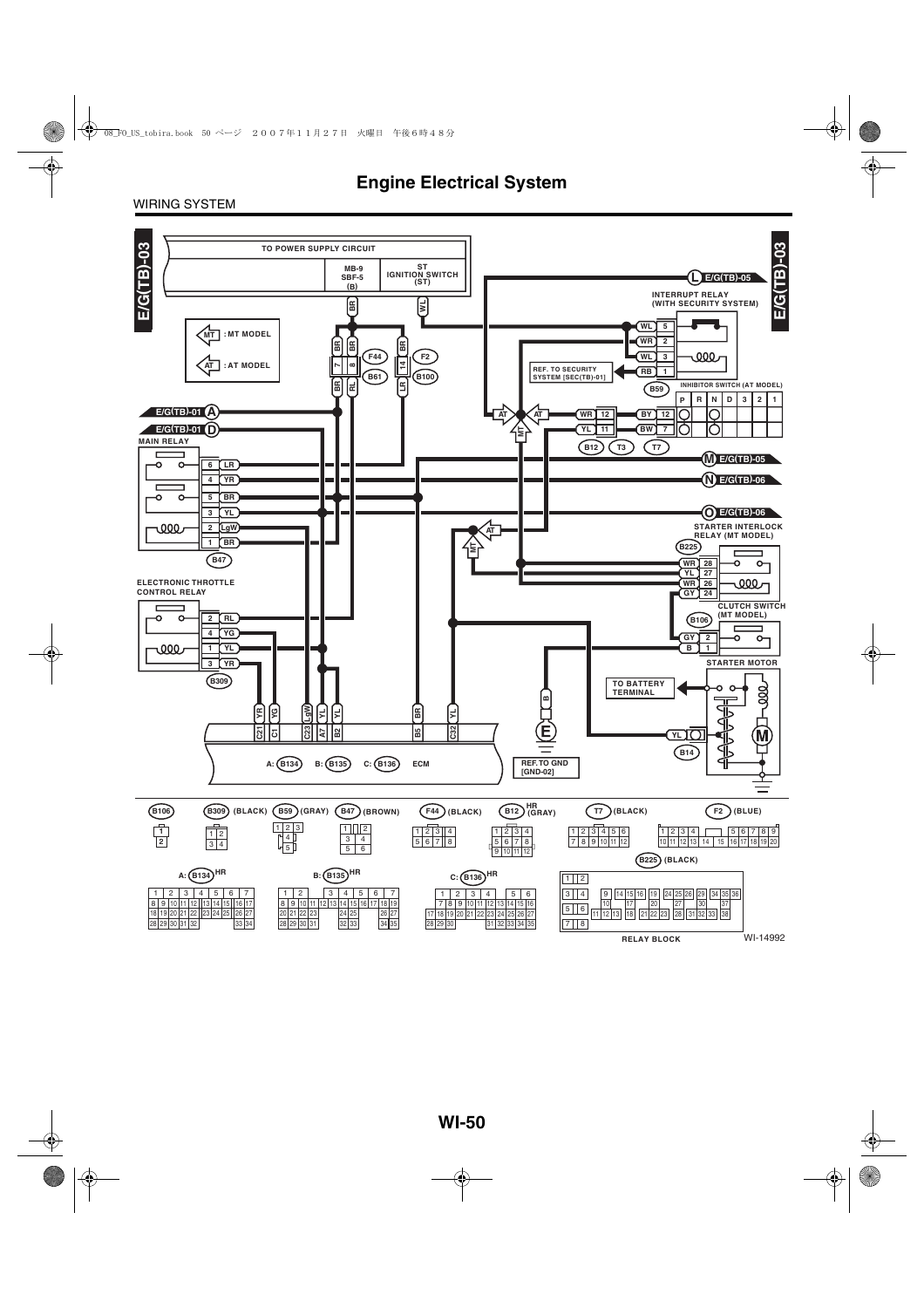



| B: (B135) HR |  |        |  |  |  |    |      |   |    |    |    | $C: (B136)$ HR |  |  |  |      |        |          |    |
|--------------|--|--------|--|--|--|----|------|---|----|----|----|----------------|--|--|--|------|--------|----------|----|
|              |  |        |  |  |  |    |      | 6 |    |    |    |                |  |  |  |      | h      |          |    |
| ٥            |  |        |  |  |  |    |      |   |    |    |    |                |  |  |  |      |        |          | 16 |
|              |  |        |  |  |  |    | 25   |   | 26 | 27 |    |                |  |  |  |      |        | 25 26 27 |    |
| no<br>20     |  | 290000 |  |  |  | ےں | טט ו |   | 34 | 35 | 20 | 29 30          |  |  |  | ےت ا | 199134 |          | 35 |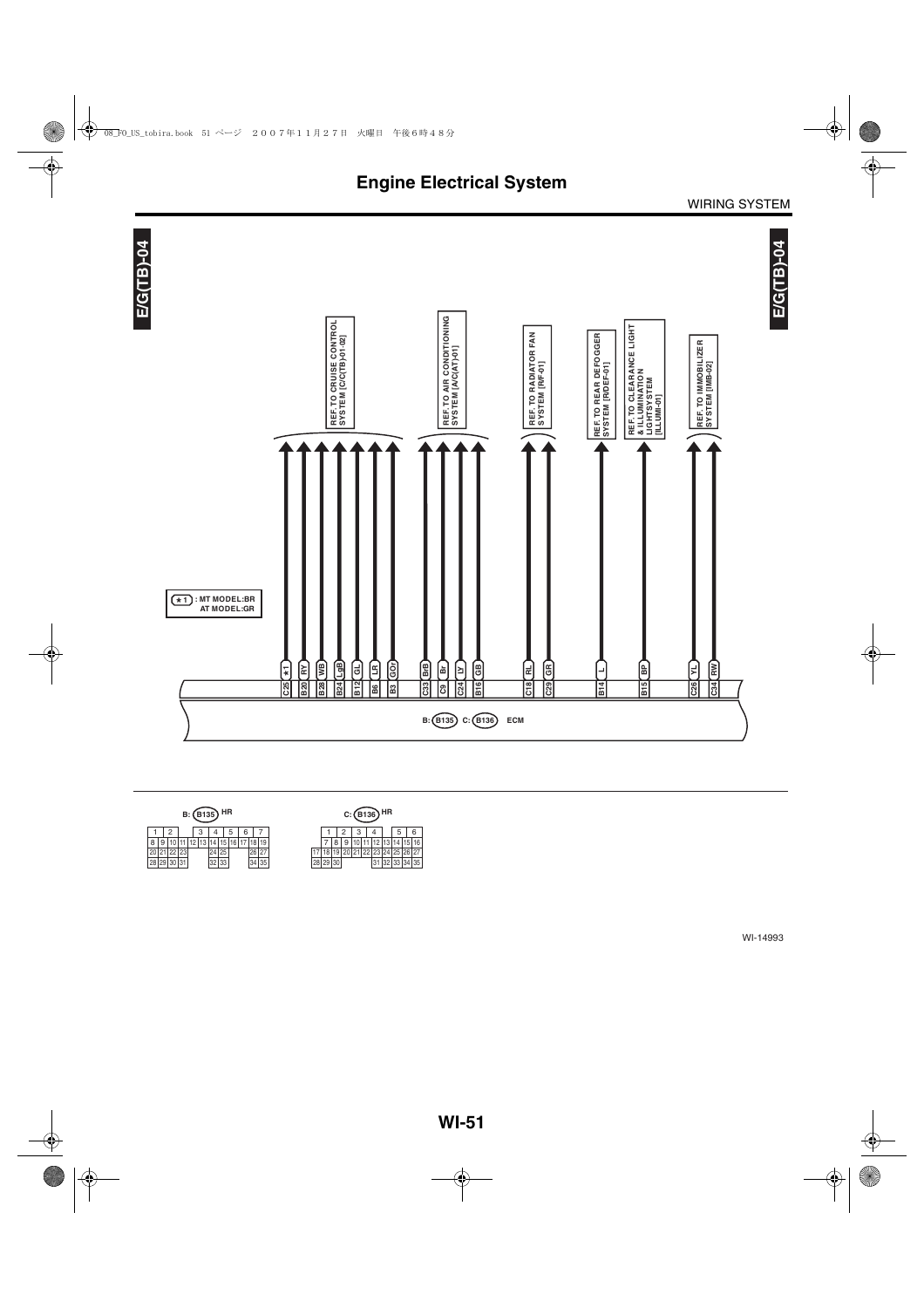WIRING SYSTEM

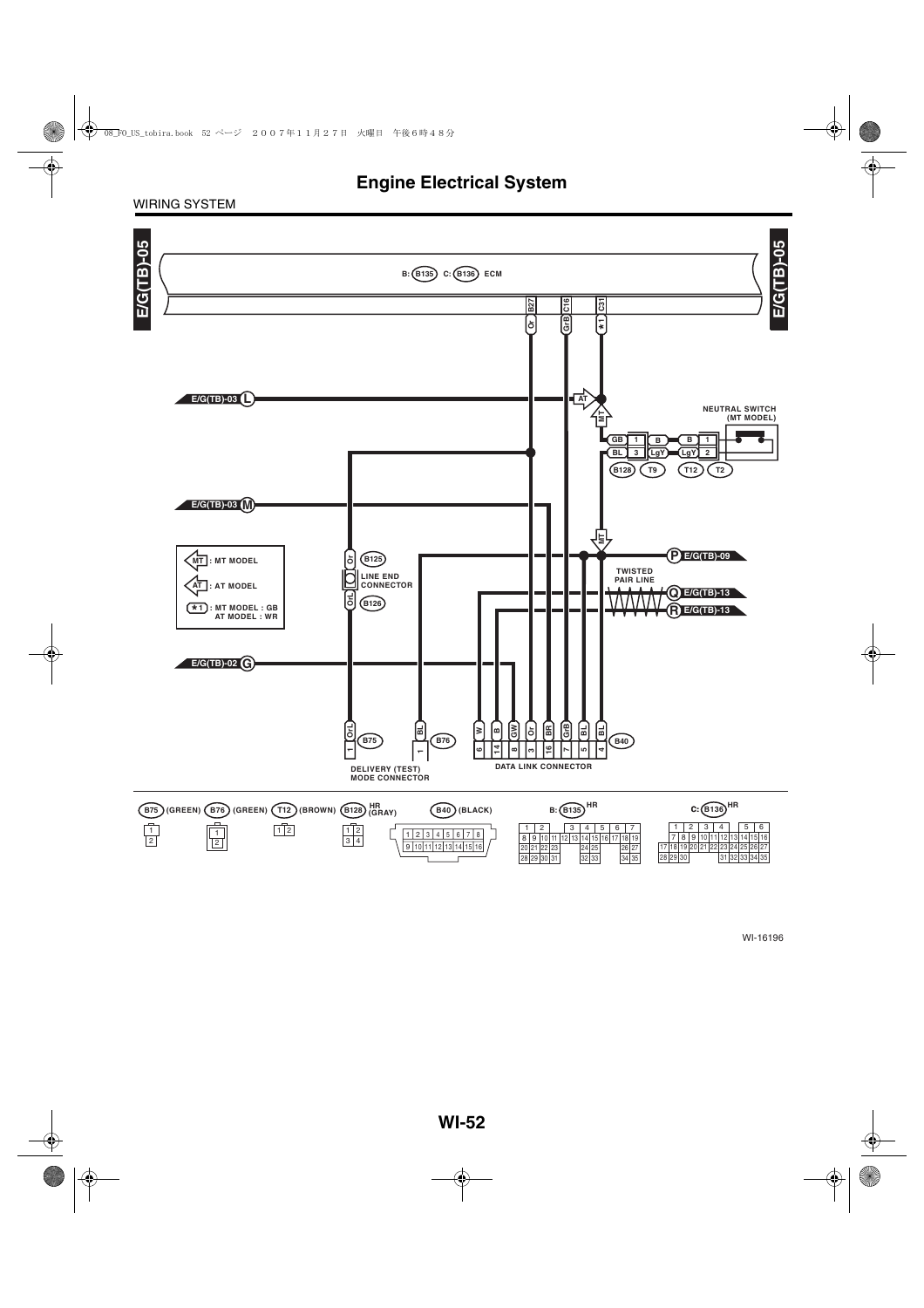**Engine Electrical System**

WIRING SYSTEM

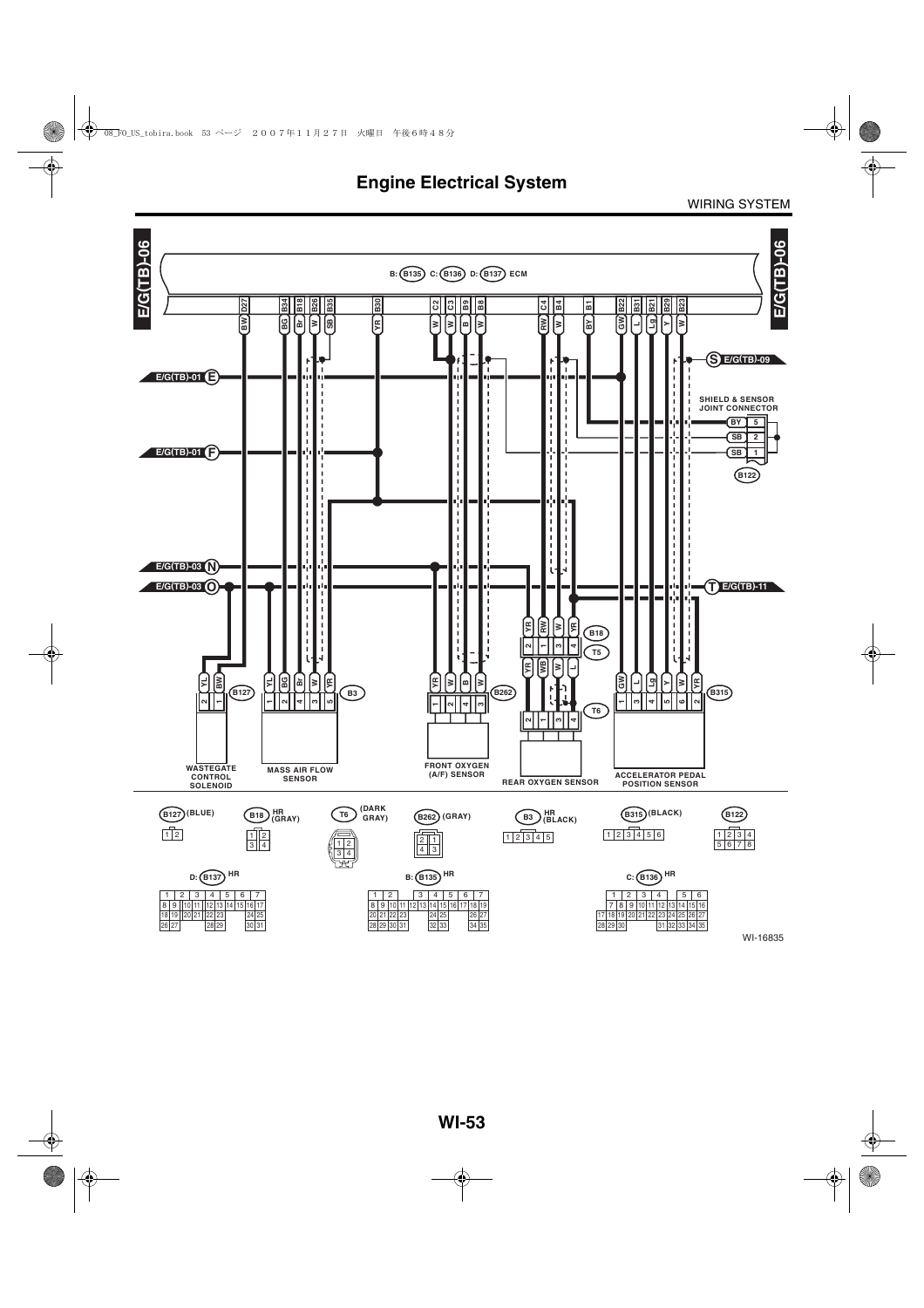### WIRING SYSTEM

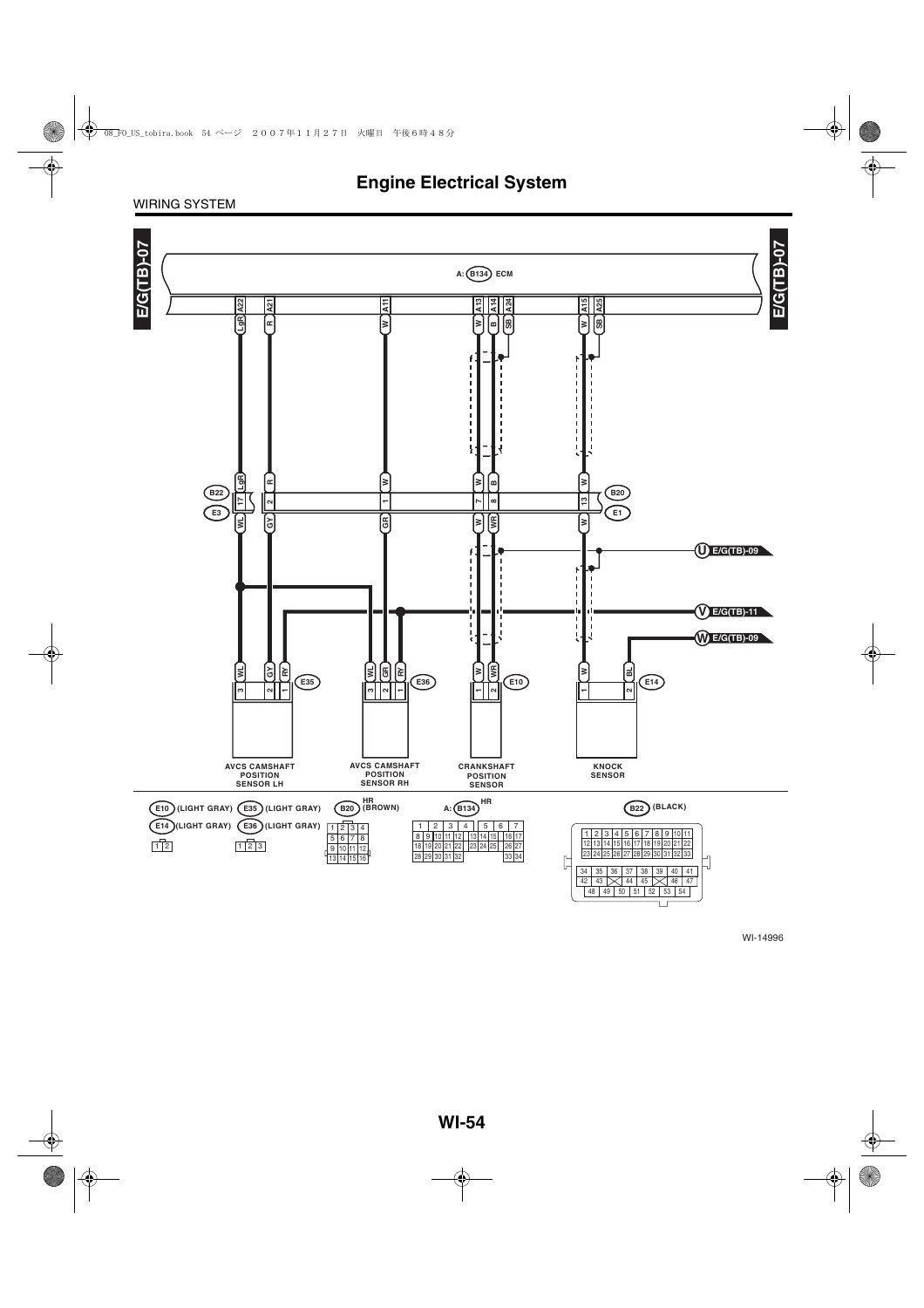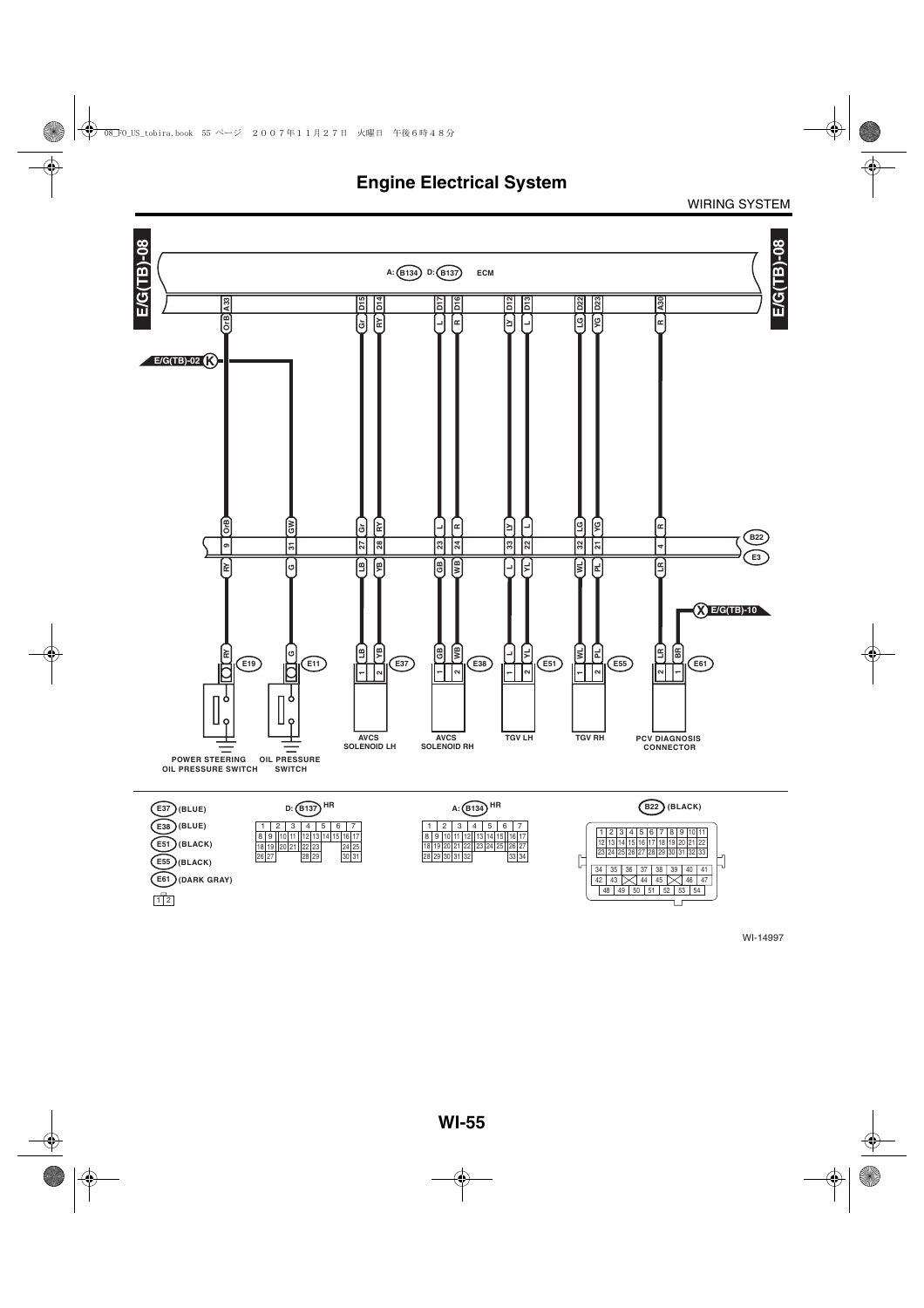### WIRING SYSTEM

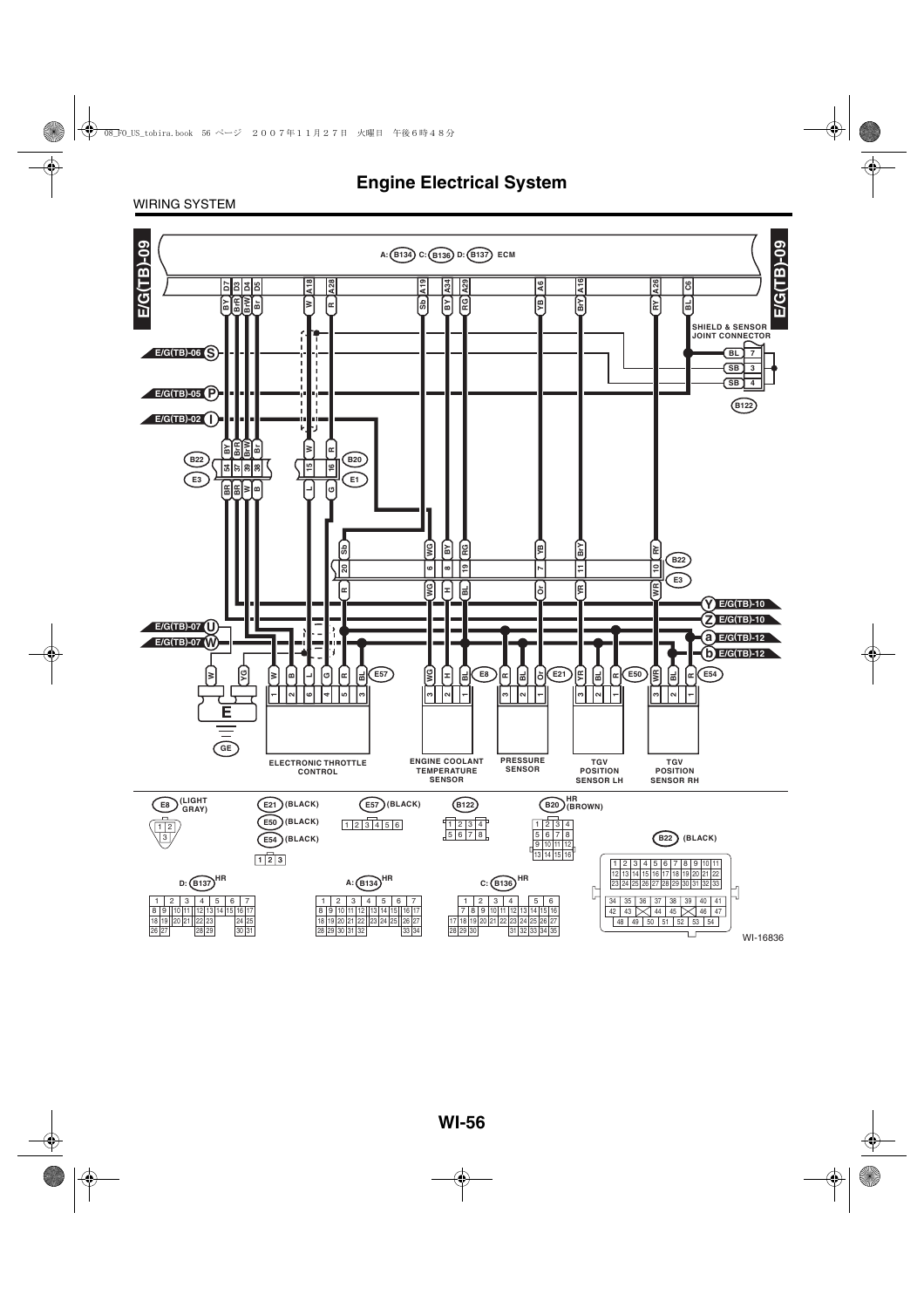

WI-14999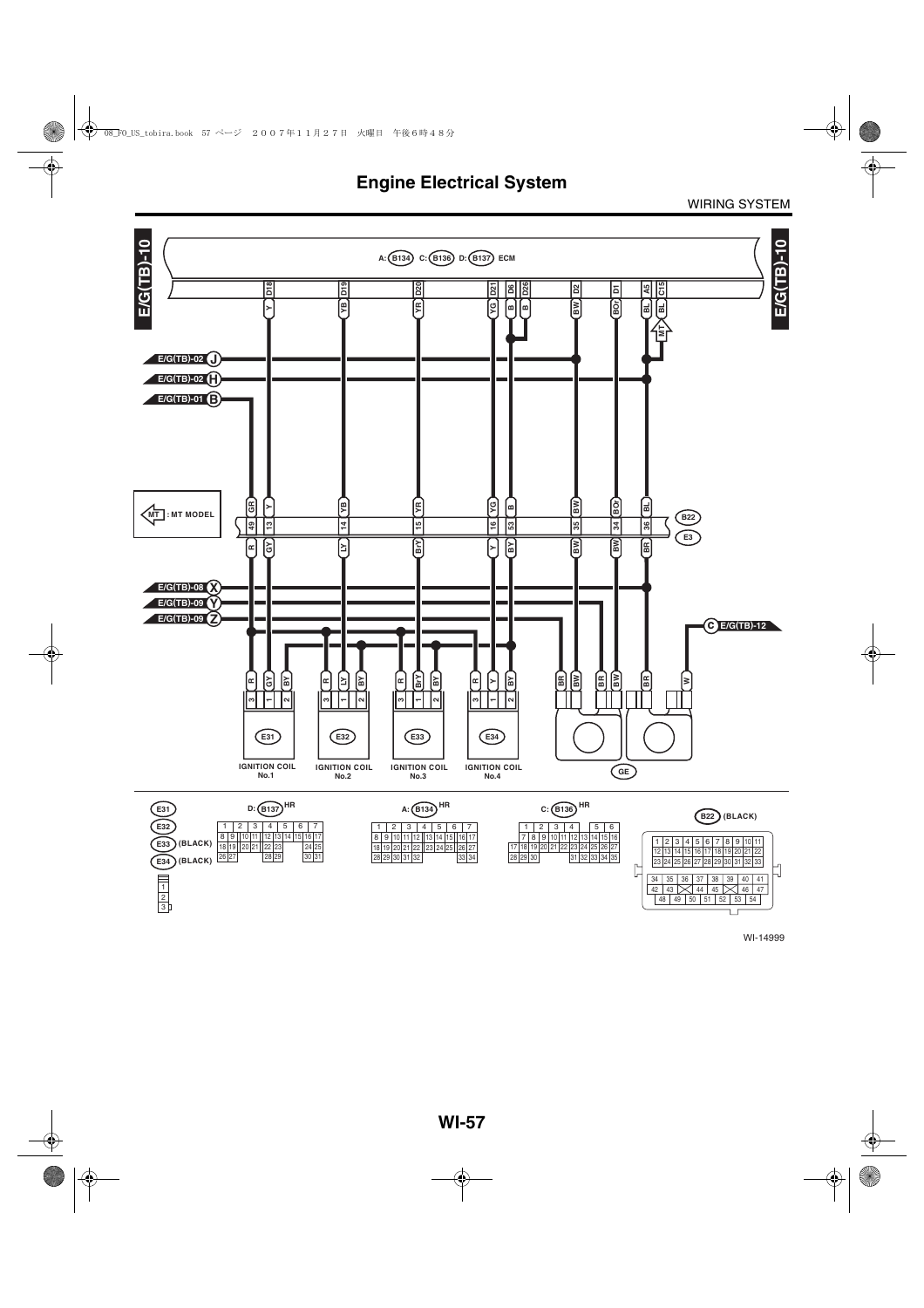### WIRING SYSTEM

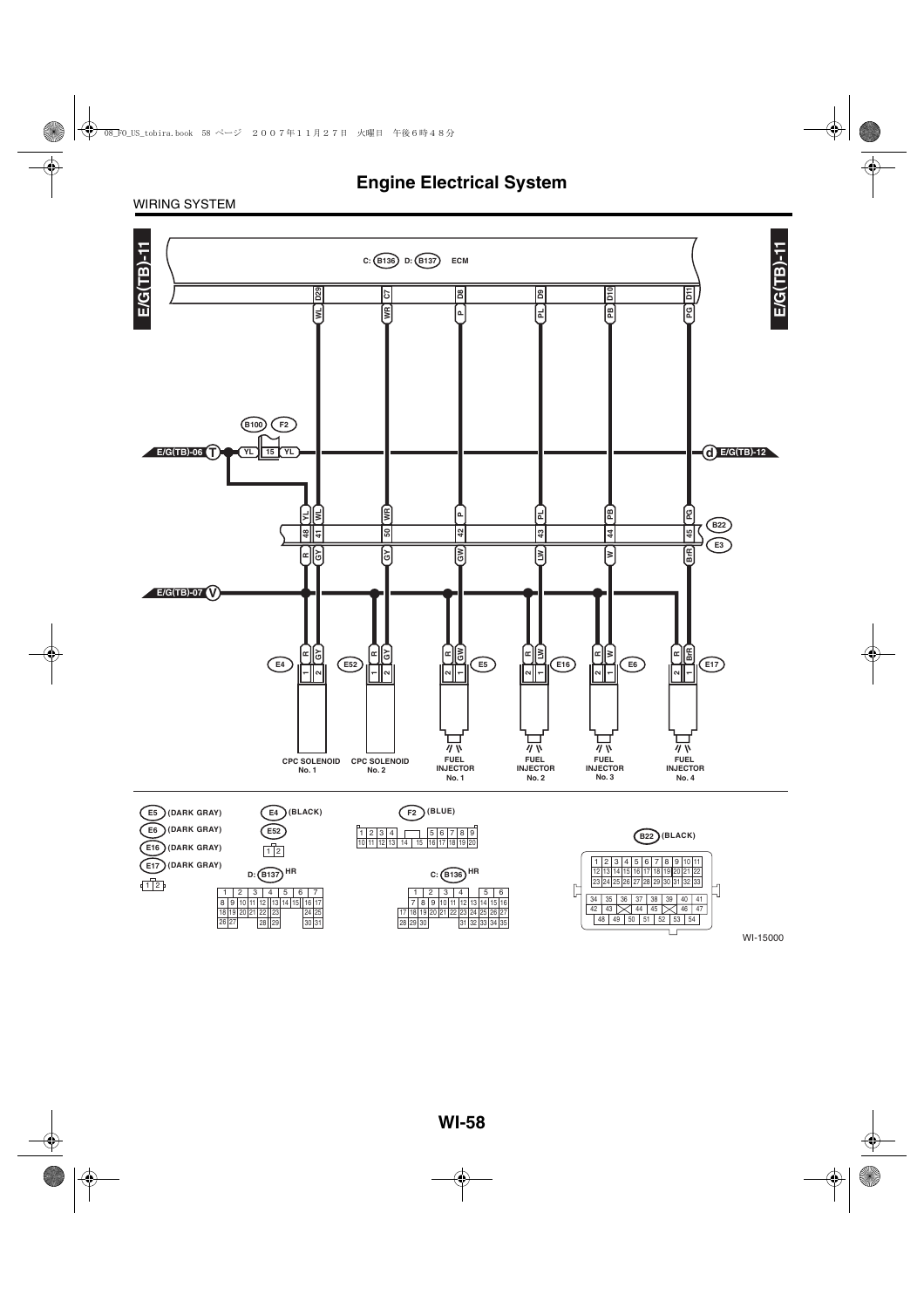WI-15001

ו ר



30 28 29 31 32

31 32 33 34 35